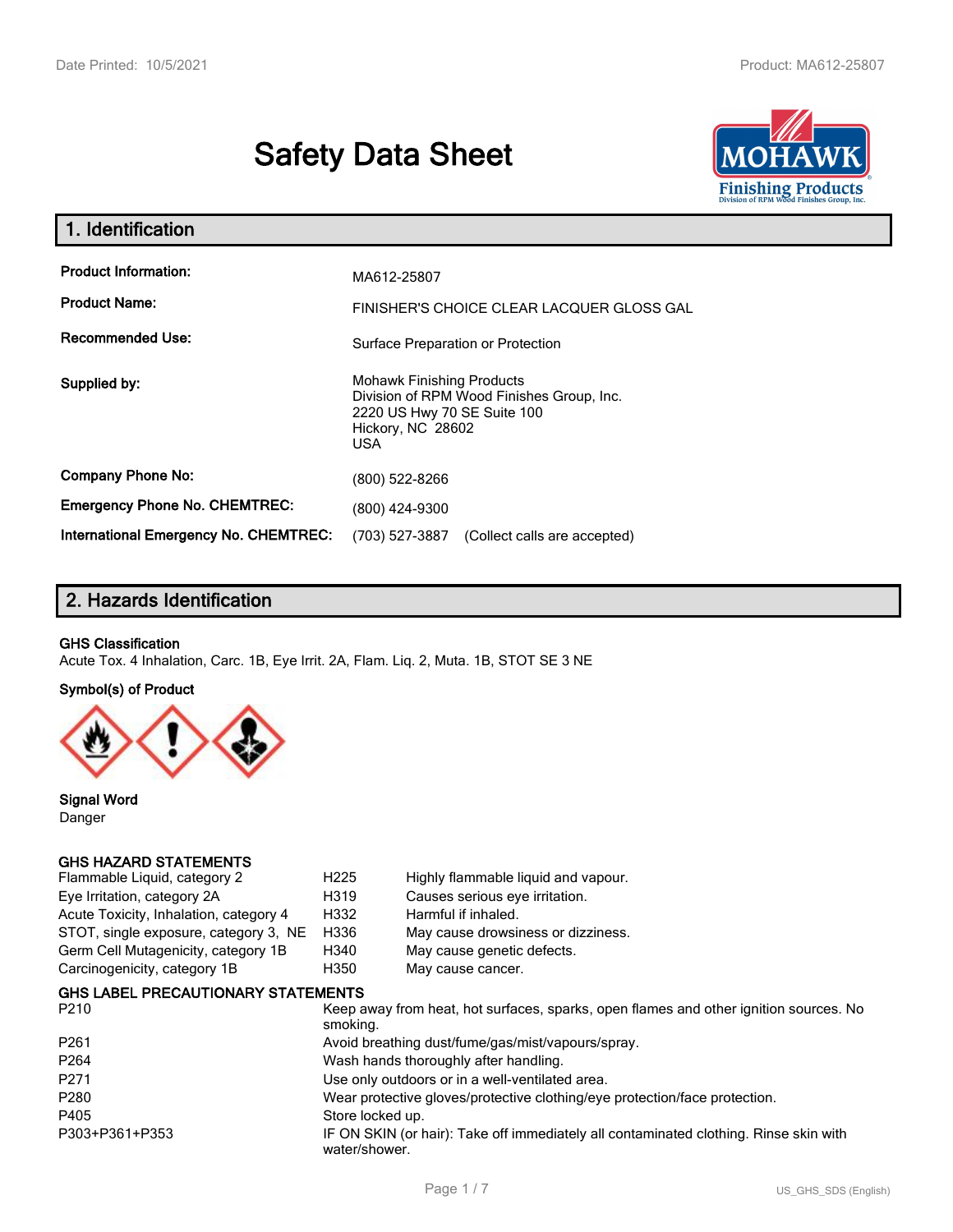| P305+P351+P338                   | IF IN EYES: Rinse cautiously with water for several minutes. Remove contact lenses, if<br>present and easy to do. Continue rinsing. |
|----------------------------------|-------------------------------------------------------------------------------------------------------------------------------------|
| P403+P233                        | Store in a well-ventilated place. Keep container tightly closed.                                                                    |
| P <sub>201</sub>                 | Obtain special instructions before use.                                                                                             |
| P312                             | Call a POISON CENTER or doctor/physician if you feel unwell.                                                                        |
| P304+P340                        | IF INHALED: Remove person to fresh air and keep comfortable for breathing.                                                          |
| P308+P313                        | IF exposed or concerned: Get medical advice/attention.                                                                              |
| P337+P313                        | If eye irritation persists: Get medical advice/attention.                                                                           |
| P403+P235                        | Store in a well-ventilated place. Keep cool.                                                                                        |
| GHS SDS PRECAUTIONARY STATEMENTS |                                                                                                                                     |
| P240                             | Ground/bond container and receiving equipment.                                                                                      |
| P <sub>241</sub>                 | Use explosion-proof electrical/ventilating/lighting/equipment.                                                                      |
| P <sub>242</sub>                 | Use only non-sparking tools.                                                                                                        |

P243 Take precautionary measures against static discharge.

## **3. Composition/Information on ingredients**

| <b>Chemical Name</b>               | CAS-No.    | <u>Wt. %</u> | <b>GHS Symbols</b> | <b>GHS Statements</b> |
|------------------------------------|------------|--------------|--------------------|-----------------------|
| acetone                            | 67-64-1    | 55-75        | GHS02-GHS07        | H225-302-319-332-336  |
| p-chlorobenzotrifluoride           | $98-56-6$  | $10 - 25$    | GHS08              | H351                  |
| cellulose nitrate, cellulose ester | 9004-70-0  | $2.5 - 10$   | GHS01              | H <sub>201</sub>      |
| butyl cellosolve                   | 111-76-2   | $2.5 - 10$   | GHS06-GHS07        | H302-315-319-330      |
| epoxidized soybean oil             | 8013-07-8  | $1.0 - 2.5$  | GHS07              | H332                  |
| aromatic hydrocarbons              | 64742-95-6 | $0.1 - 1.0$  | GHS06-GHS08        | H304-331-340-350      |

The exact percentage (concentration) of ingredients is being withheld as a trade secret.

The text for GHS Hazard Statements shown above (if any) is given in the "Other information" Section.

#### **4. First-aid Measures**



FIRST AID - EYE CONTACT: IF IN EYES: Rinse cautiously with water for several minutes. Remove contact lenses, if present and easy to do. Continue rinsing. If eye irritation persists: Get medical advice/attention.

FIRST AID - SKIN CONTACT: IF ON SKIN (or hair): Take off immediately all contaminated clothing. Rinse skin with water/shower.

FIRST AID - INGESTION: IF SWALLOWED: rinse mouth. Do NOT induce vomiting. IF exposed or if you feel unwell: Call a POISON CENTER or doctor/physician.

FIRST AID - INHALATION: IF INHALED: Remove person to fresh air and keep comfortable for breathing.

## **5. Fire-fighting Measures**

**SPECIAL FIREFIGHTING PROCEDURES:** Evacuate all persons from the fire area to a safe location. Move non-burning material, as feasible, to a safe location as soon as possible. Fire fighters should be protected from potential explosion hazards while extinguishing the fire. Wear self-contained breathing apparatus (SCBA) and full fire-fighting protective clothing. Thoroughly decontaminate all protective equipment after use. Containers of this material may build up pressure if exposed to heat (fire). Use water spray to cool fire-exposed containers. Use water spray to disperse vapors if a spill or leak has not ignited. DO NOT extinguish a fire resulting from the flow of flammable liquid until the flow of the liquid is effectively shut off. This precaution will help prevent the accumulation of an explosive vapor-air mixture after the initial fire is extinguished.

**FIREFIGHTING EQUIPMENT:** This is a NFPA/OSHA Class 1B or less flammable liquid. Follow NFPA30, Chapter 16 for fire protection and fire suppression. Use a dry chemical, carbon dioxide, or similar ABC fire extinguisher for incipeint fires. Water may be used to cool and prevent rupture of containers that are exposed to heat from fire.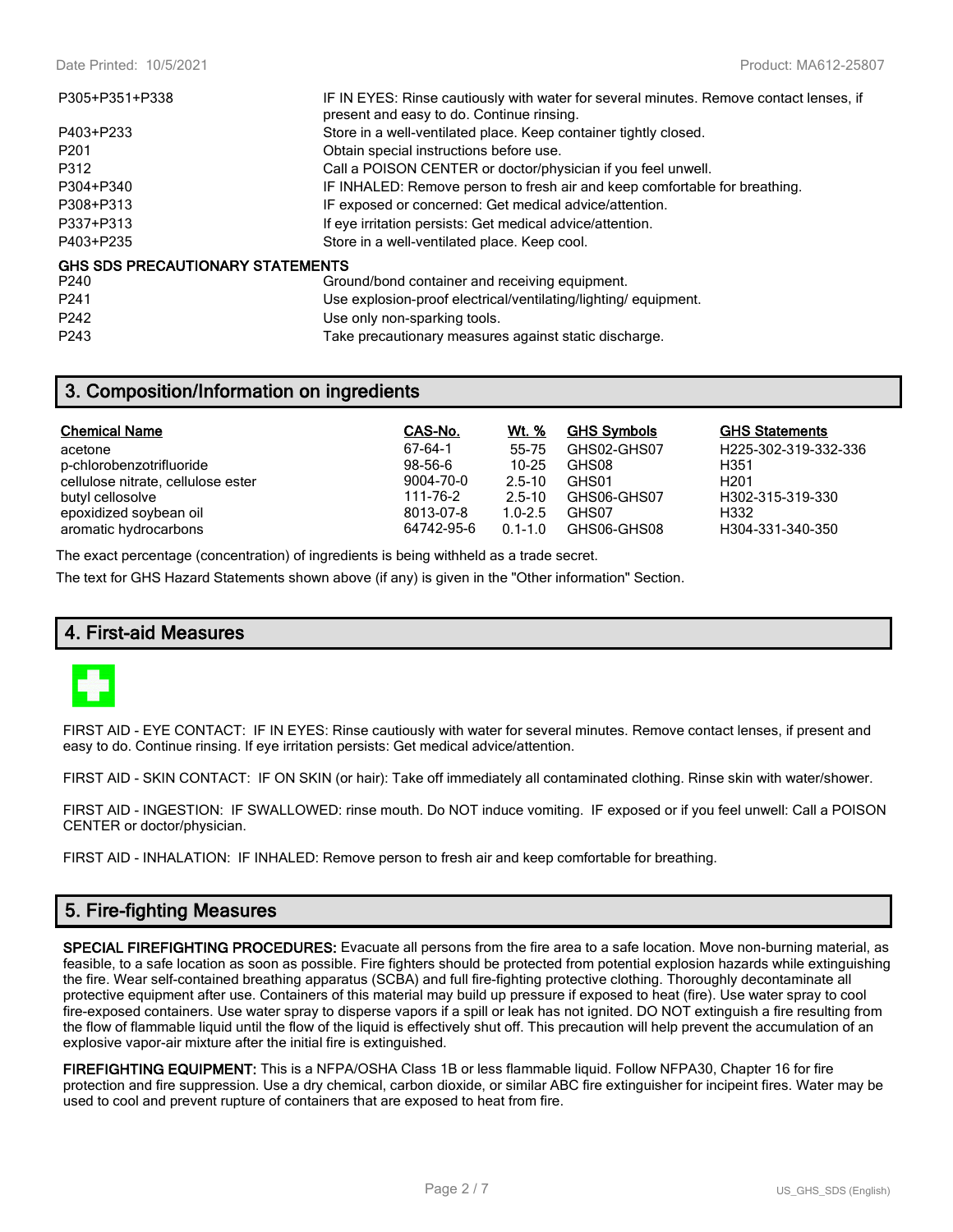# **6. Accidental Release Measures**

#### **ENVIRONMENTAL MEASURES:** No Information

**STEPS TO BE TAKEN IN CASE MATERIAL IS RELEASED OR SPILLED:** Follow personal protective equipment recommendations found in Section VIII. Personal protective equipment needs must be evaluated based on information provided on this sheet and the special circumstances created by the spill including; the material spilled, the quantity of the spill, the area in which the spill occurred, and the training and the expertise of employees in the area responding to the spill. Never exceed any occupational exposure limits. Shut off ignition sources; including electrical equipment and flames. Do not allow smoking in the area. Do not allow the spilled product to enter public drainage system or open waterways.

# **7. Handling and Storage**



**HANDLING:** Avoid inhalation and contact with eyes, skin, and clothing. Wash hands thoroughly after handling and before eating or drinking. In keeping with safe handling practices, avoid ignition sources (smoking, flames, pilot lights, electrical sparks); ground and bond containers when transferring the material to prevent static electricity sparks that could ignite vapor and use spark proof tools and explosion proof equipment. Empty containers may retain product residue or vapor. Do not pressurize, cut, weld, braze, solder, drill, grind, or expose container to heat, flame, sparks, static electricity, or other sources of ignition. Any of these actions can potentially cause an explosion that may lead to injury.

**STORAGE:** Keep containers closed when not in use. Store in cool well ventilated space away from incompatible materials.

# **8. Exposure Controls/Personal Protection**

| Ingredients with Occupational Exposure Limits |                      |                       |                     |                         |  |
|-----------------------------------------------|----------------------|-----------------------|---------------------|-------------------------|--|
| <b>Chemical Name</b>                          | <b>ACGIH TLV-TWA</b> | <b>ACGIH-TLV STEL</b> | <b>OSHA PEL-TWA</b> | <b>OSHA PEL-CEILING</b> |  |
| acetone                                       | $250$ ppm            | 500 ppm               | $1000$ ppm          | N.D.                    |  |
| p-chlorobenzotrifluoride                      | N.D.                 | N.D.                  | N.D.                | N.D.                    |  |
| cellulose nitrate, cellulose ester            | N.D.                 | N.D.                  | N.D.                | N.D.                    |  |
| butyl cellosolve                              | 20 ppm               | N.D.                  | 50 ppm              | N.D.                    |  |
| epoxidized soybean oil                        | N.D.                 | N.D.                  | N.D.                | N.D.                    |  |
| aromatic hydrocarbons                         | N.D.                 | N.D.                  | N.D.                | N.D.                    |  |

**Further Advice: MEL = Maximum Exposure Limit OES = Occupational Exposure Standard SUP = Supplier's Recommendation Sk = Skin Sensitizer N.E. = Not Established N.D. = Not Determined**

#### **Personal Protection**

**RESPIRATORY PROTECTION:** Use adequate engineering controls and ventilation to keep levels below recommended or statutory exposure limits. If exposure levels exceed limits use appropriate approved respiratory protection equipment.

**SKIN PROTECTION:** Wear chemical resistant footwear and clothing such as gloves, an apron or a whole body suit as appropriate.



**EYE PROTECTION:** Wear chemical-resistant glasses and/or goggles and a face shield when eye and face contact is possible due to splashing or spraying of material.



**OTHER PROTECTIVE EQUIPMENT:** No Information



**HYGIENIC PRACTICES:** It is good practice to avoid contact with the product and/or its vapors, mists or dust by using appropriate protective measures. Wash thoroughly after handling and before eating or drinking.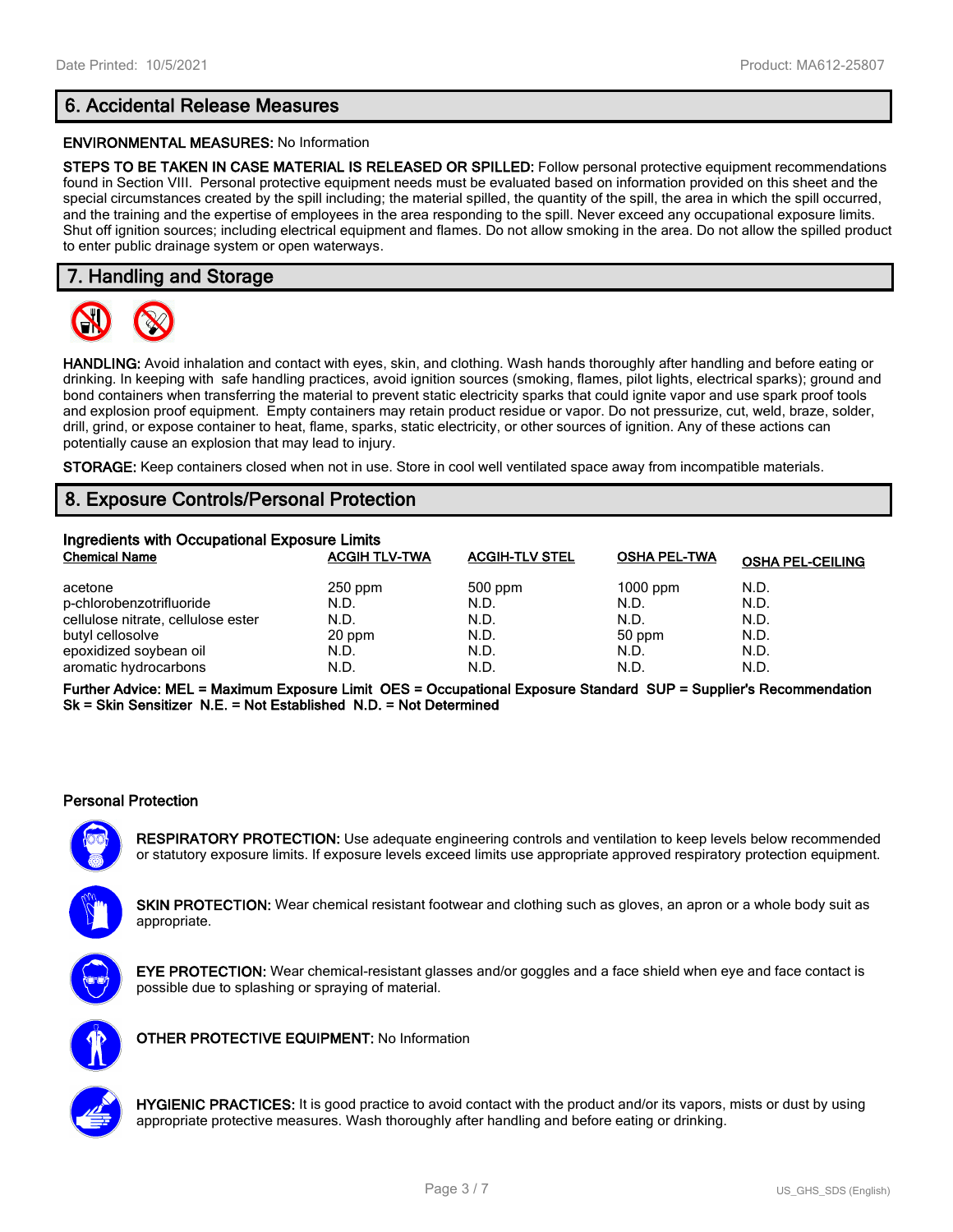**N.I. = No Information**

# **9. Physical and Chemical Properties**

| Appearance:                    | Cloudy Liquid                    | <b>Physical State:</b>                      | <b>LIQUID</b>  |
|--------------------------------|----------------------------------|---------------------------------------------|----------------|
| Odor:                          | <b>Strong Solvent</b>            | <b>Odor Threshold:</b>                      | Not determined |
| Density, g/cm3:                | 0.911                            | pH:                                         | Not determined |
| Freeze Point, °F:              | Not determined                   | Viscosity:                                  | Not determined |
| <b>Solubility in Water:</b>    | Not determined                   | Partition Coefficient, n-octanol/<br>water: | Not determined |
| Decomposition temperature, °F: | Not determined                   | <b>Explosive Limits, %:</b>                 | Not determined |
| Boiling Range, °F:             | $>$ 100 °F                       | Flash Point, °F:                            | $-4$ $\circ$ F |
| Combustibility:                | <b>Supports Combustion</b>       | Auto-Ignition Temperature, °F:              | Not determined |
| <b>Evaporation Rate:</b>       | <b>Faster than Diethyl Ether</b> | Vapor Pressure, mmHg:                       | Not determined |
| <b>Vapor Density:</b>          | Not determined                   |                                             |                |

# **10. Stability and reactivity**

**STABILITY:** Stable under normal conditions.

**CONDITIONS TO AVOID:** Heat, flames and sparks.

**INCOMPATIBILITY:** Acids, Bases, Oxidizing agents

**HAZARDOUS DECOMPOSITION PRODUCTS:** Not determined.

# **11. Toxicological information**

**Practical Experiences**

**EMERGENCY OVERVIEW:** No Information

**EFFECT OF OVEREXPOSURE - EYE CONTACT:** No Information

**EFFECT OF OVEREXPOSURE - INGESTION:** No Information

**EFFECT OF OVEREXPOSURE - INHALATION:** No Information

**EFFECT OF OVEREXPOSURE - SKIN CONTACT:** No Information

**CARCINOGENICITY:** May cause cancer.

#### **PRIMARY ROUTE(S) OF ENTRY:**

**Eye Contact, Skin Contact, Inhalation**

## **Acute Toxicity Values**

**The acute effects of this product have not been tested. Data on individual components are tabulated below**

| CAS-No. | <b>Chemical Name</b> |  |
|---------|----------------------|--|
| 67-64-1 | acetone              |  |

**CASA-No. 25 Correl CONO. In the CAS-No. 10 CONO. In the CAS-No. 10 CONO. In the CAS-No. 10 CONO. In the CAS-No. 10 CONO. 10 CONO. 10 CONO. 10 CONO. 10 CONO. 10 CONO. 10 CONO. 10 CONO. 10 CONO. 10 CONO. 10 CONO. 10 CONO. 1** 

800 mg/kg Rat 20000 mg/kg Rabbit 50.1 mg/L Rat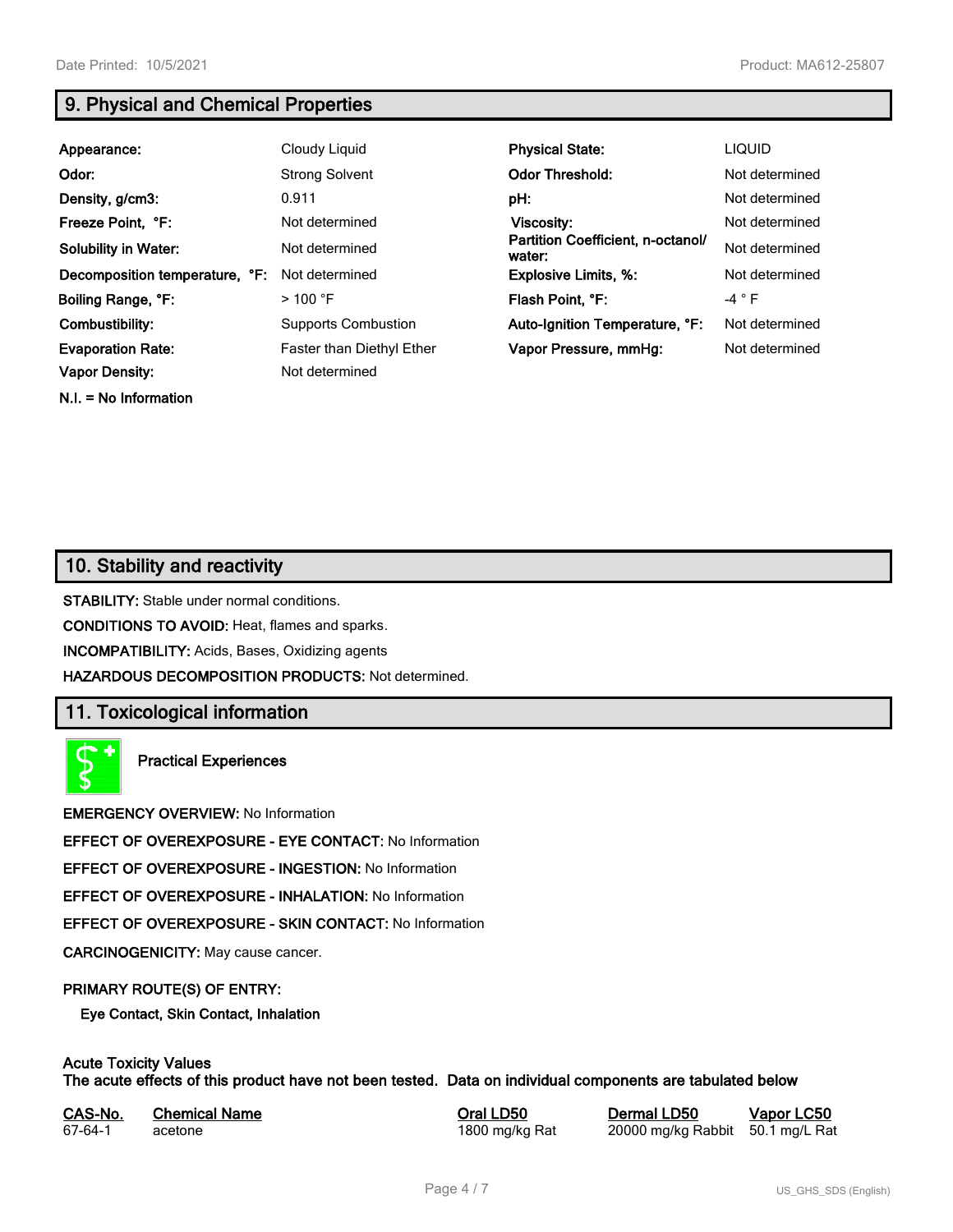| $98-56-6$  | p-chlorobenzotrifluoride           | 13000 mg/kg Rat | >2683 mg/kg Rabbit                | 33 mg/L Rat |
|------------|------------------------------------|-----------------|-----------------------------------|-------------|
| 9004-70-0  | cellulose nitrate, cellulose ester | >5000 mg/kg Rat | >5000 mg/kg                       | $>$ 20 ma/l |
| 111-76-2   | butyl cellosolve                   | 470 mg/kg Rat   | >2000 mg/kg Rabbit                | >4.9 ma/l   |
| 8013-07-8  | epoxidized soybean oil             | 21000 mg/kg Rat | >19600 mg/kg Rabbit >20.1         |             |
| 64742-95-6 | aromatic hydrocarbons              | 14000 mg/kg Rat | >2000 mg/kg Rabbit >4.96 mg/l Rat |             |

#### **N.I. = No Information**

## **12. Ecological information**

**ECOLOGICAL INFORMATION:** Ecological evaluation of this material has not been performed; however, do not allow the product to be released to the environment without governmental approval/permits.

# **13. Disposal Information**



# **Product**

**DISPOSAL METHOD:** Waste from this material may be a listed and/or characteristic hazardous waste. Dispose of material, contaminated absorbent, container and unused contents in accordance with local, state, and federal regulations.

**STEPS TO BE TAKEN IN CASE MATERIAL IS RELEASED OR SPILLED:** Follow personal protective equipment recommendations found in Section VIII. Personal protective equipment needs must be evaluated based on information provided on this sheet and the special circumstances created by the spill including; the material spilled, the quantity of the spill, the area in which the spill occurred, and the training and the expertise of employees in the area responding to the spill. Never exceed any occupational exposure limits. Shut off ignition sources; including electrical equipment and flames. Do not allow smoking in the area. Do not allow the spilled product to enter public drainage system or open waterways.

## **14. Transport Information**

**SPECIAL TRANSPORT PRECAUTIONS:** No Information

**DOT:** CONSUMER COMMODITY

**IATA:** UN1263, PAINT, 3, II

**IMDG:** UN1263, PAINT, 3, II

## **15. Regulatory Information**

#### **U.S. Federal Regulations:**

#### **CERCLA - SARA Hazard Category**

This product has been reviewed according to the EPA 'Hazard Categories' promulgated under Sections 311 and 312 of the Superfund Amendment and Reauthorization Act of 1986 (SARA Title III) and is considered, under applicable definitions, to meet the following categories:

Fire Hazard, Acute Health Hazard, Chronic Health Hazard

#### **SARA SECTION 313**

This product contains the following substances subject to the reporting requirements of Section 313 of Title III of the Superfund Amendment and Reauthorization Act of 1986 and 40 CFR part 372:

No Sara 313 components exist in this product.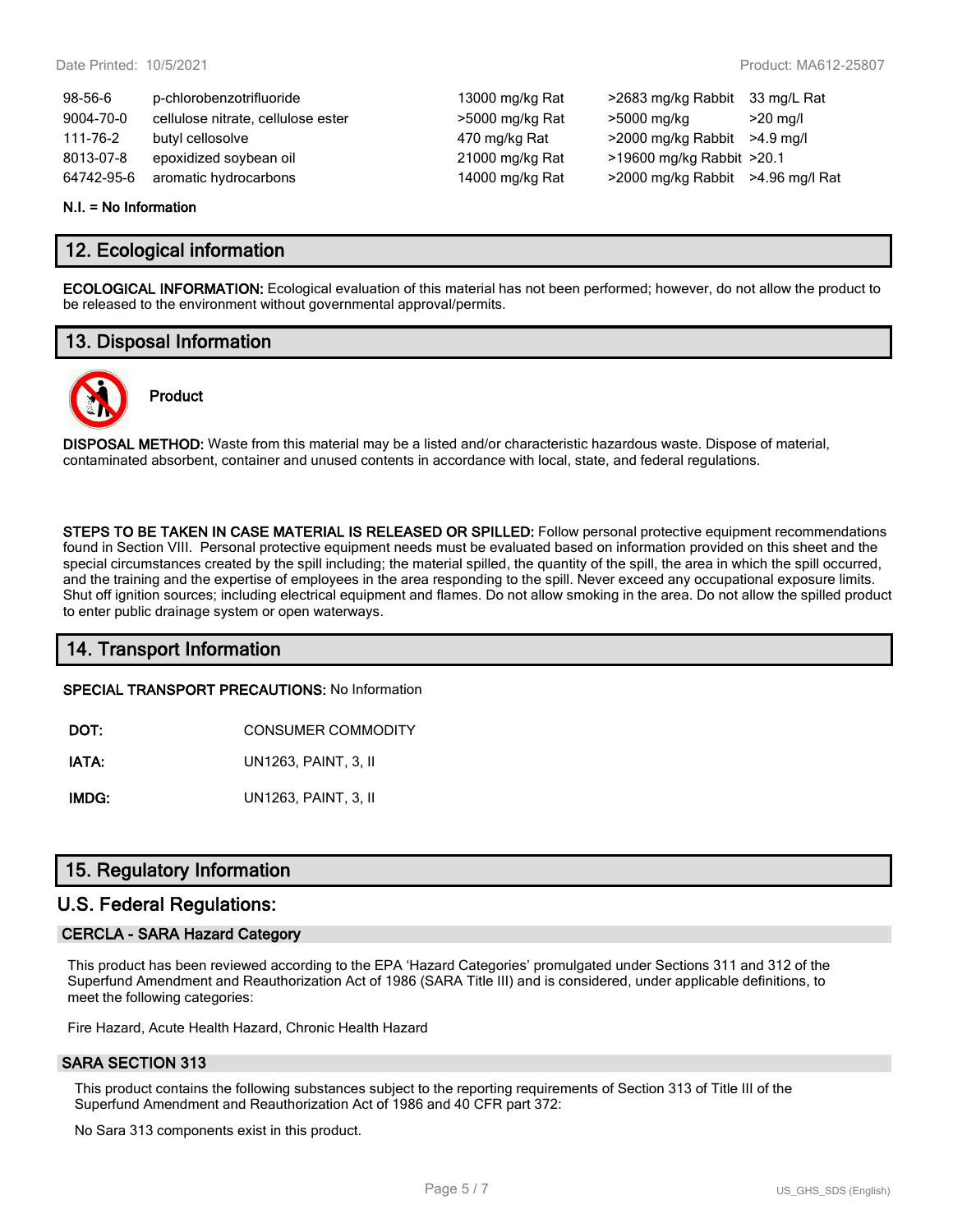#### **TOXIC SUBSTANCES CONTROL ACT**

This product contains the following chemical substances subject to the reporting requirements of TSCA 12(B) if exported from the United States:

**Chemical Name CAS-No.**

| -----    |
|----------|
| 98-56-6  |
| 556-67-2 |
| 75-07-0  |
|          |

# **U.S. State Regulations:**

#### **CALIFORNIA PROPOSITION 65**

WARNING: Cancer and Reproductive Harm - www.P65Warnings.ca.gov.

Oxsol 100, Cancer, 12.0237% Toluene, Reproductive Harm, 0.0013%

| <b>Revision Date:</b> |                        | 10/5/2021                           |                    | <b>Supersedes Date:</b> |                             | 9/29/2021 |
|-----------------------|------------------------|-------------------------------------|--------------------|-------------------------|-----------------------------|-----------|
| Reason for revision:  |                        | <b>Revision Description Changed</b> |                    |                         |                             |           |
|                       | Datasheet produced by: | <b>Regulatory Department</b>        |                    |                         |                             |           |
| <b>HMIS Ratings:</b>  |                        |                                     |                    |                         |                             |           |
| Health:               |                        | Flammability:                       | <b>Reactivity:</b> |                         | <b>Personal Protection:</b> | х         |

#### **Text for GHS Hazard Statements shown in Section 3 describing each ingredient:**

| H <sub>201</sub> | <undefined></undefined>                       |
|------------------|-----------------------------------------------|
| H <sub>225</sub> | Highly flammable liquid and vapour.           |
| H302             | Harmful if swallowed.                         |
| H304             | May be fatal if swallowed and enters airways. |
| H315             | Causes skin irritation.                       |
| H319             | Causes serious eye irritation.                |
| H330             | Fatal if inhaled.                             |
| H331             | Toxic if inhaled.                             |
| H332             | Harmful if inhaled.                           |
| H336             | May cause drowsiness or dizziness.            |
| H340             | May cause genetic defects.                    |
| H350             | May cause cancer.                             |
| H351             | Suspected of causing cancer.                  |

#### **Icons for GHS Pictograms shown in Section 3 describing each ingredient:**